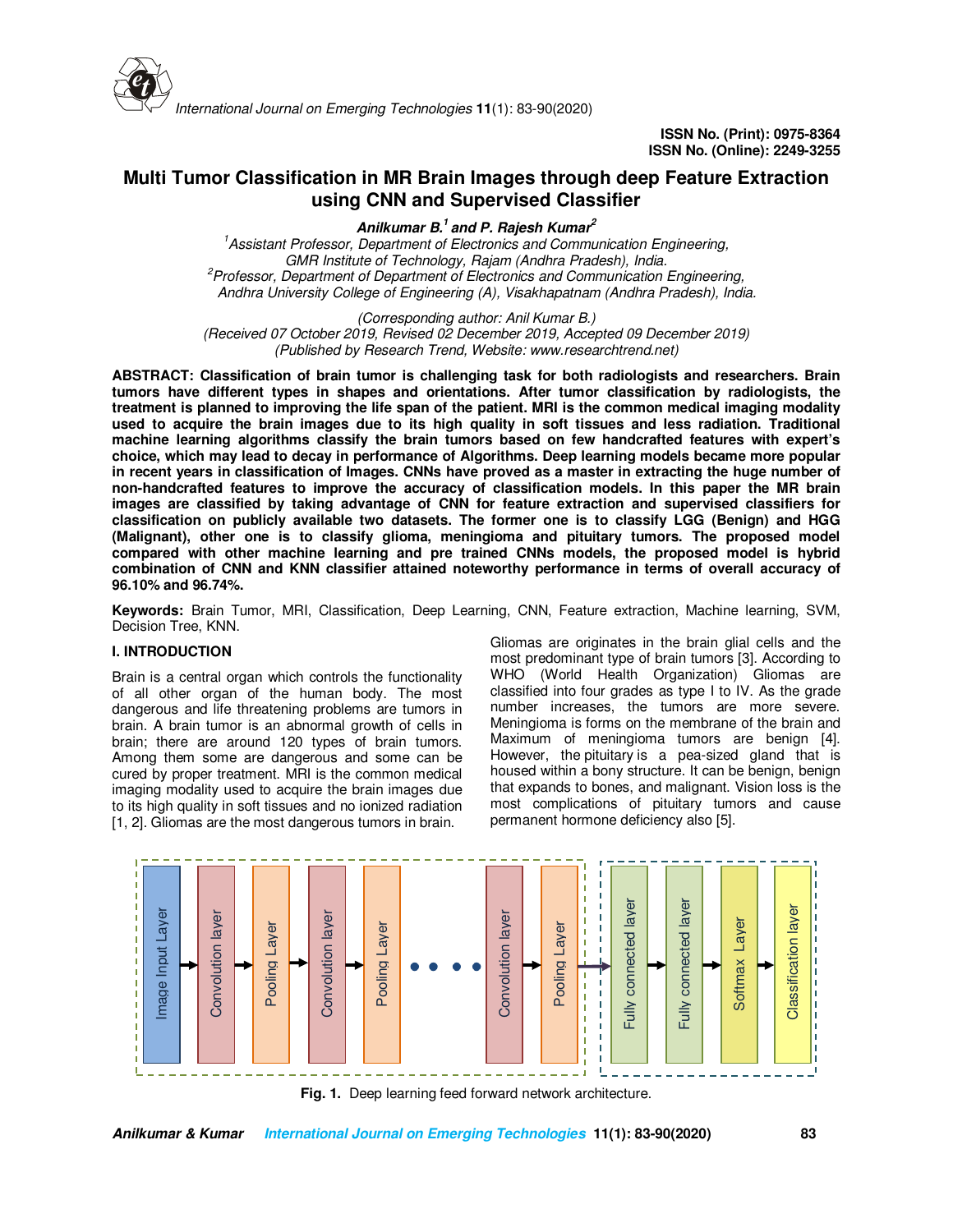The challenging task for radiologists or specialists is to find the location, size and type of the tumor. But with the hectic time schedule of experts, to analyse the brain tumors is a time consuming task. Further there is mismatch between opinions of different experts in diagnosis with the same Imaging report. So in this regard, there is a need of computer aided diagnosis system which can classify the brain tumors more accurately.

CAD systems are proposed based on traditional machine learning algorithms, these classification algorithms performance is completely depends on the hand crafted features selection from the medical images. The hand crafted features are less in number and these features selection depends on the developer knowledge in that domain. These features are fed to classifier for training and the accuracy of the system is limited. The accuracy of the machine learning algorithms [20] is depends on the type and size of the feature vector. To improve the performance of the algorithms correct feature selection and training is required. In recent years deep learning models got more popularity due to its high classification capability [6, 21]. Deep learning is part of machine learning, where both come under the branch of artificial intelligence. The advantage with deep learning model is that it will take image as input instead of hand crafted features and in more in number for correct prediction with classifier. In deep learning classification can work out in three ways. First one is transfer learning in which the weights of a well proved pre trained network is used to classify the other target Images. Second one is to tune the pre trained network in each block to classify the target images and last one is to build a deep learning model from the scratch. The former two methods will take less time, but last one will take more time to build and train [7].

For classification number of features plays a major role. Deep learning models use CNNs to extract the features from the images. These features are non-handcrafted and in huge in number. The CNNs are followed by Pooling and activation layers, in each layer the feature map dimension reduction takes place. Images are passed through these layers and weights are updated in each layer. At the end all these features are fed to the dense network also called fully connected network. The output layer is fed to softmax layer followed by a classifier. Fig. 1 shows the Deep Learning plain feed forward architecture. It consists different layers like convolution, pooling, fully connected layers softmax Classifier.

Image Input layer is used to take the image as input with specified pre-defined size. Convolution is used to extract the features from the network with the help of filters. Straid and pooling concepts are used to reduce number of parameters and computations. In the feature extraction stage normalization and dropouts are used to reduce the training time and computations. The output feature map from the CNN is fed to the fully connected or dense net followed by softmax Classifier for classification.

In Section II, Discussed the related work for brain tumour classification Section III dedicated to The Proposed approaches with pre trained CNNs like Alexnet, VGG, ResNet with combination of classifiers like SVM, Decision Tree, KNN. Section IV is for the results and discussions followed by Conclusion.

# **II. RELATED WORK**

There are much research contributions made in this area. Praveen, G. B., and Anita Agrawal are used GLCM and GLRLM for feature extraction and random forest classifier for classification, obtained classification accuracy 87.62% for the model [8]. In [9] CNNs are used to classify the CT brain images for normal and Alzheimer's disease. Cheng *et al.* has proposed a method to improve the classification performance by ring-form partition in intensity histogram, gray level cooccurrence matrix (GLCM), and bag-of-words (BoW) model with SVM and KNN classifiers. Paul *et al.*, has used a CNN to classify Axial mode images in CE-MRI dataset and got accuracy of 91.43% [10]. Abiwinanda *et al.*, proposed a CNN architecture to detect three types of brain tumors and got accuracy of 84.19% [11]. Afshar *et al.*, developed CapsNets to increase the focus by taking the tumor coarse boundaries as extra inputs within its pipeline [12]. Anaraki *et al*., proposed method with the architecture of the CNN is evolved using GA and got an accuracy of 94.2% [13].

John *et al.*, proposed a brain tumor classification using GLCM with probabilistic neural network [14]. Javed *et al.*, proposed multiclass classification method using perceptual features, fuzzy weighting, and support vector machine (SVM) [15].

### **III. PROPOSED METHOD**

The proposed model is shown in Fig. 2, it has four phases as dataset preparation and splitting, preprocessing, feature extraction through CNN and Classification.

### *A. Dataset*

This work focused on two publicly available datasets former one is collected from BRATS 2018 [16, 17] and other is from CE-MRI [18].

BRATS 2018 dataset is available in .nii (NIFTI) format, it is volumetric information. This dataset is available with the ground truth; these images can be seen three modes Axial, Sagittal and coronal modes respectively as shown in Fig. 3. This volumetric dataset converted into 2D in PNG format with the ITK-SNAP Tool [19]. Each mode of Images with different sizes of  $240 \times 240 \times$ 3, 240 × 155 × 3, 240 × 155 × 3 for Axial, Coronal and Sagittal modes respectively.

Table 1 shown below complete details of the brain tumor dataset BTDS-2. Three modes of 2D images are extracted of two classes, Benign and Malignant with the help of ground truth Images. This dataset consists 5940 images and are spited into training set, validation set and testing set. 10% of BTDS-2 is reserved for testing and remaining for training and validation.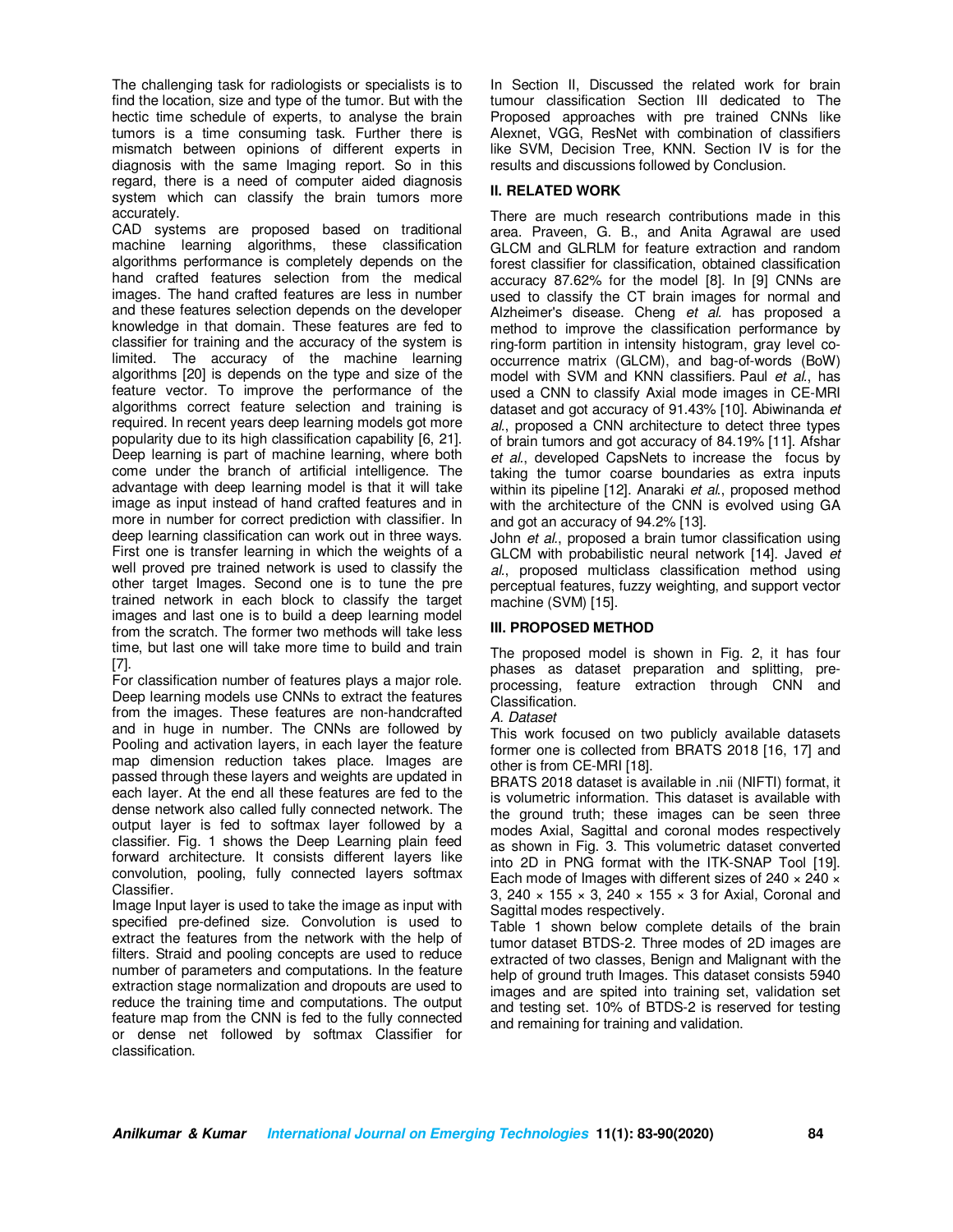

**Fig. 2.** CNN hybrid Classifier model.







(a) Axial Mode (b) Coronal Mode (c) Sagittal Mode

**Fig. 3.** Modes of MRI image (BTDS-2).

CE-MRI Dataset is collected from Nanfang Hospital and General Hospital, Tianjing Medical University, China [18]. The dataset holds three types of Brain tumor MR images as glioma, meningioma and pituitary. Total 3064 images with Axial, Coronal and Sagittal modes with size

of 512 × 512 × 1 are used. Unlike BRATS dataset these are not skull scripted images as shown in Fig. 4. The testing and training set split up of CE-MRI Dataset is shown in Table 2.

| S. No. | Data set     | Type of tumor      | Mode     | No. of Images | <b>Total No. of Images</b> |  |
|--------|--------------|--------------------|----------|---------------|----------------------------|--|
|        |              |                    | Axial    |               |                            |  |
| 1.     | BTDS-2       | Benign & Malignant | Coronal  | 5940          | 5940                       |  |
|        |              |                    | Sagittal |               |                            |  |
|        |              |                    | Axial    | 317           |                            |  |
|        |              | Benign             | Coronal  | 334           | 921                        |  |
| 2.     | Training set |                    | Sagittal | 270           |                            |  |
|        |              | Malignant          | Axial    | 1547          |                            |  |
|        |              |                    | Coronal  | 1223          | 4429                       |  |
|        |              |                    | Sagittal | 1659          |                            |  |
| 3.     |              |                    | Axial    | 35            |                            |  |
|        | Testing set  | Benign             | Coronal  | 37            | 102                        |  |
|        |              |                    | Sagittal | 30            |                            |  |
|        |              |                    | Axial    | 172           |                            |  |
|        |              | Malignant          | Coronal  | 136           | 488                        |  |
|        |              |                    | Sagittal | 180           |                            |  |

## **Table 1: BTDS-2 split up.**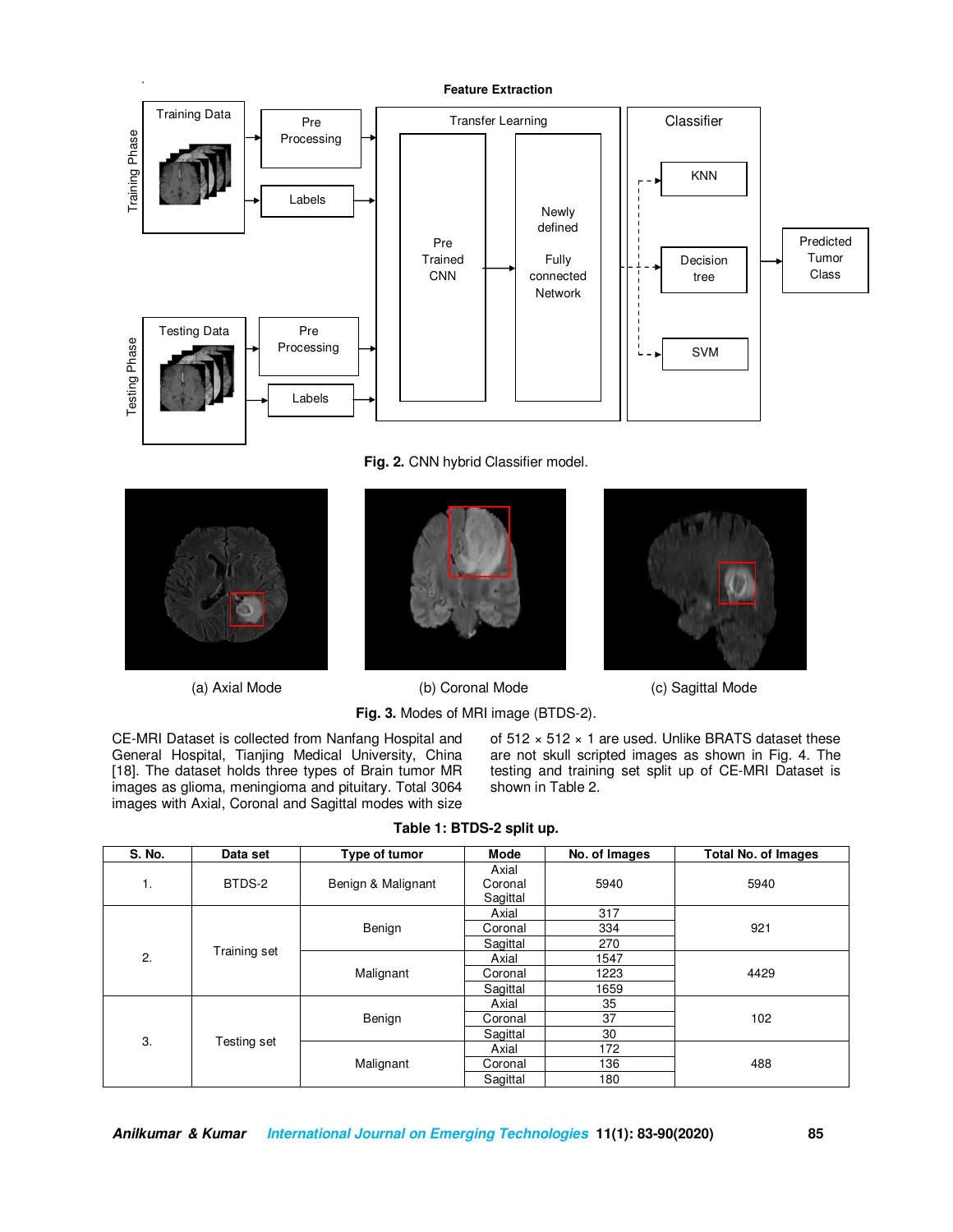





 (a) Axial Mode (b) Coronal Mode (c) Sagittal Mode **Fig. 4.** Modes of MRI image (CE-MRI).

This dataset consists 3064 images and are spited into training set, validation set and testing set. 10% of CE-MRI is reserved for testing and remaining for training and validation.

#### *B. Pre-Processing.*

Preprocessing is an important step before feeding the image dataset to the model. MR brain images may effect with different noises and artifacts which are not required in the training phase of the model. Commonly de-noising is used as a pre-processing step, but in this work different pre-trained networks with different input size are used. All the pre-trained models take an RGB images as input, but CE-MRI is not in RGB format. So in order to fit the dataset into the model, it is resized to the input size of the model called data augmentation.

De-noising Convolution Neural Network (DnCNN) and median filter is used for removing the noise in both the datasets. DnCNN removes the Gaussian noise and other high frequency artifacts of images. De-noising through DnCNN can benefit computational time also at GPU.

Data Augmentation is the major part of pre-processing in transfer learning. This involves many techniques as



Resizing, Flipping, Conditions, Adding Salt and Pepper noise, Lightening Scaling, Translation, Rotation, and Perspective Transform. As per our proposed hybrid model only resize is required to fit the dataset into the model.

#### *C. Feature Extraction.*

Different CNNs of pre trained networks like Alexnet, VGG16, VGG19, Resnet50, Resnet101 and Google net are used to extract the features. Out of six pre trained networks three are plain feed forward networks and remaining three are residual networks. All these networks are trained for the two datasets by newly defining the fully connected layers. After training, features can extracted from the fully connected layers or activation layers and feed to the classifier.

#### *D. Classifier.*

In the classification section each CNN model is tested with three classifiers as SVM, KNN and classification tree. Out of these classification models the CNN and KNN combination has performance is outstanding for both datasets.

| S. No. | Data set     | Type of tumor                    | Mode     | No. of Images | <b>Total No. of Images</b> |  |
|--------|--------------|----------------------------------|----------|---------------|----------------------------|--|
|        |              |                                  | Axial    |               |                            |  |
| 1.     | CE-MRI       | Glioma, Meningioma and Pituitary | Coronal  | 3064          | 3064                       |  |
|        |              |                                  | Sagittal |               |                            |  |
|        |              |                                  | Axial    | 433           |                            |  |
|        |              | Glioma                           | Coronal  | 448           | 1283                       |  |
|        |              |                                  | Sagittal | 314           |                            |  |
|        |              |                                  | Axial    | 474           |                            |  |
| 2.     | Training set | Meningioma                       | Coronal  | 211           | 637                        |  |
|        |              |                                  | Sagittal | 252           |                            |  |
|        |              | Pituitary                        | Axial    | 256           |                            |  |
|        |              |                                  | Coronal  | 286           | 837                        |  |
|        |              |                                  | Sagittal | 295           |                            |  |
| 3.     |              |                                  | Axial    | 61            |                            |  |
|        | Testing set  | Glioma                           | Coronal  | 45            | 143                        |  |
|        |              |                                  | Sagittal | 37            |                            |  |
|        |              |                                  | Axial    | 34            |                            |  |
|        |              | Meningioma                       | Coronal  | 21            | 71                         |  |
|        |              |                                  | Sagittal | 16            |                            |  |
|        |              |                                  | Axial    | 433           |                            |  |
|        |              | Pituitary                        | Coronal  | 448           | 93                         |  |
|        |              |                                  | Sagittal | 402           |                            |  |

#### **Table 2: CE-MRI Split up.**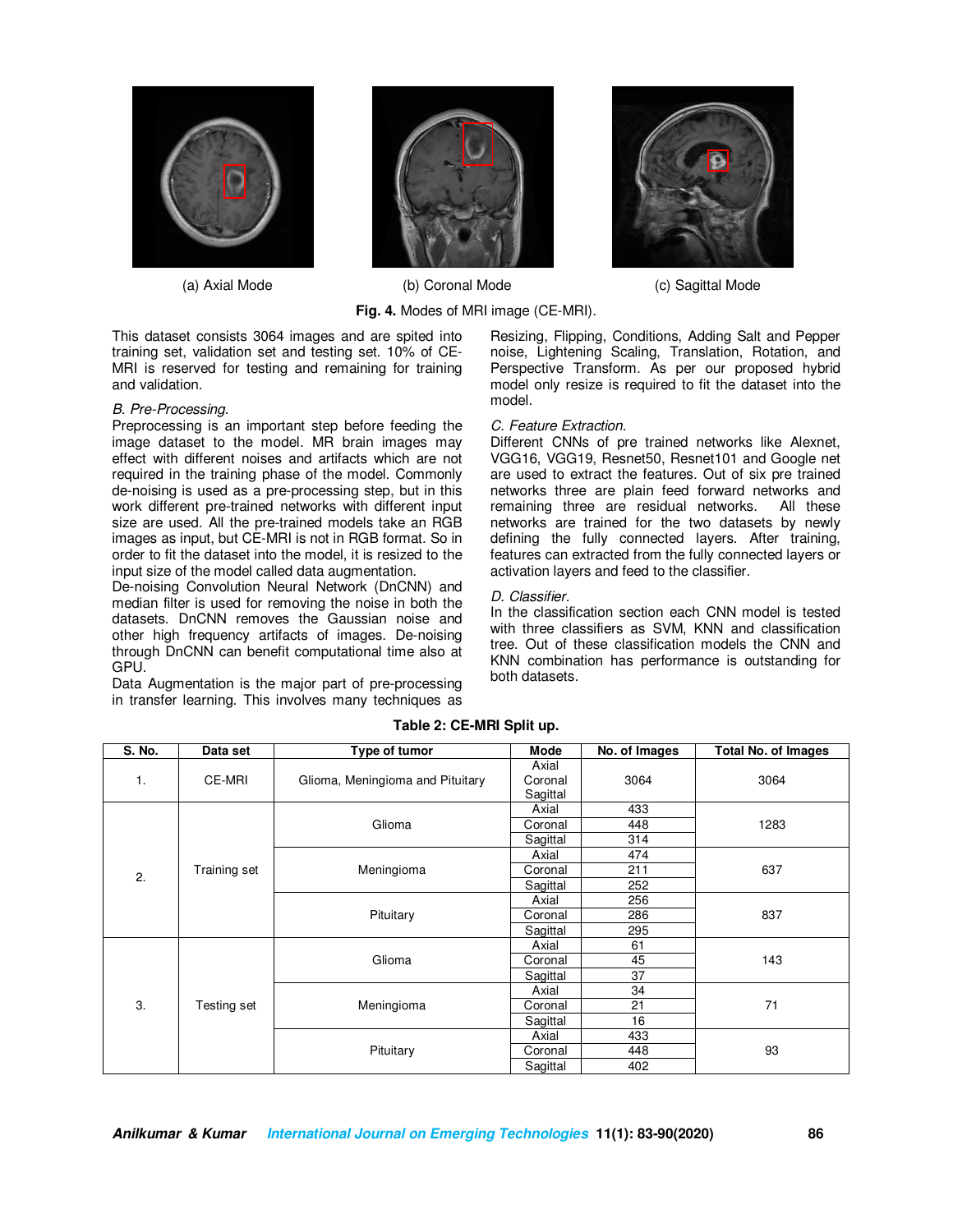### **IV. RESULTS AND DISCUSSIONS**

In this work two datasets are used to train different pre trained CNNs for feature extraction and classifiers like KNN, SVM, Tree for classification. The performance of these Models are evaluated to classify brain tumor as Benign or Malignant for BTDS-2 dataset and glioma, meningioma and pituitary tumors for CE-MRI dataset. The performance of the models with three combinations is tried as CNN and SVM, CNN and KNN and CNN and Tree. Experimentation results state that hybrid combination of CNN and KNN performance is good. The performance metrics of proposed method on BTDS-2 dataset is presented in Table 3. It is evident from these results, VGG19 and KNN has performed well compared to all other combinations.



$$
Accuracy = \frac{TP + TN}{TP + TN + FP + FN}
$$
  
\n
$$
Sensitivity = \frac{TP}{TP + FN}
$$
  
\n
$$
Specificity = \frac{TN}{TN + FP}
$$
  
\n
$$
Precision = \frac{TP}{TP + FP}
$$
  
\n
$$
F1 Score = 2 \cdot \frac{PPV \cdot TPR}{PPV + TPR}
$$

Fig. 5 shows the plot of performance metrics on BTDS-2 dataset for CNN-KNN combination.

| S. No. | <b>Feature</b><br><b>Extraction</b><br><b>Transfer learning</b><br>Model | <b>Classifier</b> | Accuracy | <b>Sensitivity</b> | <b>Specificity</b> | <b>Precision</b> | F1-Score |
|--------|--------------------------------------------------------------------------|-------------------|----------|--------------------|--------------------|------------------|----------|
|        |                                                                          | <b>SVM</b>        | 88.9831  | 78.9939            | 78.9880            | 81.2239          | 80.0338  |
| 1.     | BT2 ALEXNET                                                              | <b>KNN</b>        | 94.5763  | 88.9666            | 88.9640            | 91.6009          | 90.2107  |
|        |                                                                          | Tree              | 83.7288  | 69.6139            | 69.6048            | 71.3091          | 70.3896  |
|        |                                                                          | <b>SVM</b>        | 92.7119  | 85.9008            | 85.8970            | 88.0011          | 86.8991  |
| 2.     | BT2 VGG16                                                                | <b>KNN</b>        | 95.2542  | 90.1519            | 90.1498            | 92.8663          | 91.4344  |
|        |                                                                          | Tree              | 89.4915  | 78.9135            | 78.9085            | 82.5788          | 80.5529  |
|        | BT2 VGG19                                                                | <b>SVM</b>        | 93.7288  | 87.6788            | 87.7783            | 90.3310          | 88.9343  |
| 3.     |                                                                          | <b>KNN</b>        | 96.1017  | 94.9293            | 95.0286            | 92.4511          | 93.6221  |
|        |                                                                          | Tree              | 78.4746  | 61.3971            | 61.3842            | 61.8630          | 61.6175  |
|        | BT2 Resnet50                                                             | <b>SVM</b>        | 90.5085  | 81.4670            | 81.5648            | 84.5988          | 82.9115  |
| 4.     |                                                                          | <b>KNN</b>        | 93.8983  | 87.7813            | 87.8810            | 90.7930          | 89.1964  |
|        |                                                                          | Tree              | 88.8136  | 80.0546            | 80.1506            | 80.8740          | 80.4566  |
|        | BT2 Resnet101                                                            | <b>SVM</b>        | 92.2034  | 85.2057            | 85.3042            | 87.3684          | 86.2365  |
| 5.     |                                                                          | <b>KNN</b>        | 94.5763  | 92.0685            | 92.1669            | 90.0344          | 91.0011  |
|        |                                                                          | Tree              | 79.1525  | 64.5211            | 64.5076            | 63.9858          | 64.2405  |
|        | BT2 Googlenet                                                            | <b>SVM</b>        | 79.8305  | 64.5432            | 64.6334            | 64.8650          | 64.7020  |
| 6.     |                                                                          | <b>KNN</b>        | 83.5593  | 72.6133            | 72.6024            | 71.4690          | 72.0091  |
|        |                                                                          | Tree              | 76.6102  | 60.2700            | 60.3575            | 59.9760          | 60.1115  |



**Fig. 5.** Performance metrics on BTDS-2 Dataset.

**Anilkumar & Kumar International Journal on Emerging Technologies 11(1): 83-90(2020) 87**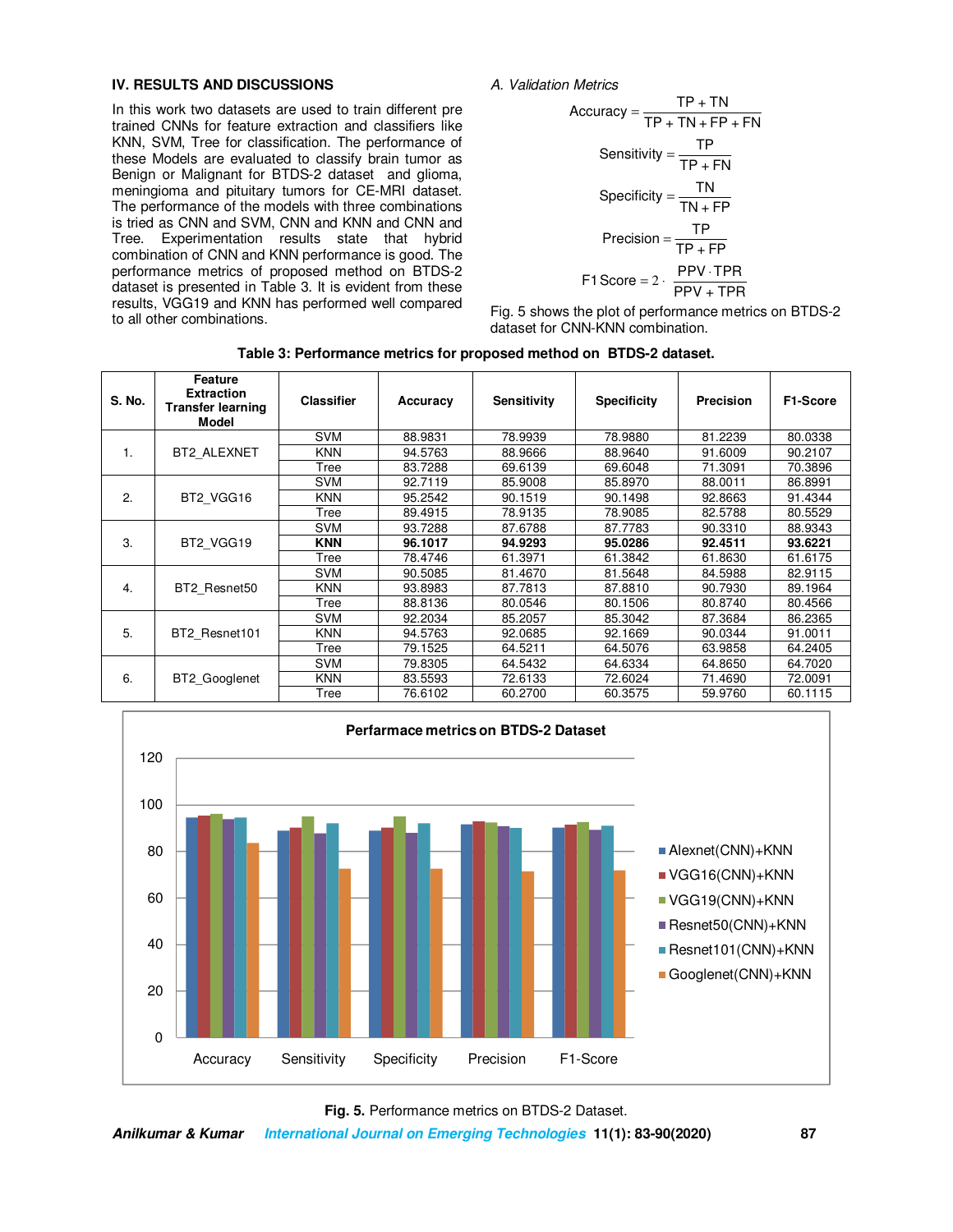

**Fig. 6.** Sample images from predicted classes for BTDS-2 Dataset.

Fig. 6 shows the plot of accuracy on CE-MRI dataset. The performance metrics on CE-MRI dataset is presented in table 4. The state of the art models with combinations of classifiers for three types of tumors has represented. Again the combination of (VGG19) CNN and KNN performance is outstanding.

The Accuracy of proposed method for CE-MRI dataset are compared with the other machine learning models<br>shown in Table 5. The proposed research was The proposed research was implemented with MATLAB R2018b and GPU NIVIDA TITAN X (Pascal) with 5 GB on-board memory.

| S. No. | <b>Feature Extraction</b><br><b>Transfer learning Model</b> | <b>Classifier</b> | Accuracy | <b>Sensitivity</b> | <b>Specificity</b> | Precision | F1-Score |
|--------|-------------------------------------------------------------|-------------------|----------|--------------------|--------------------|-----------|----------|
| 1.     | BT3_ALEXNET                                                 | <b>SVM</b>        | 95.4397  | 96.1151            | 95.8916            | 90.8587   | 93.3104  |
|        |                                                             | <b>KNN</b>        | 95.7655  | 96.1051            | 96.1261            | 91.6545   | 93.7730  |
|        |                                                             | Tree              | 87.2964  | 87.1952            | 87.6541            | 76.4477   | 81.3885  |
|        | BT3 VGG16                                                   | <b>SVM</b>        | 95.1140  | 95.1527            | 95.4041            | 90.5376   | 92.7250  |
| 2.     |                                                             | <b>KNN</b>        | 93.8111  | 93.9772            | 94.1499            | 87.9550   | 90.7504  |
|        |                                                             | Tree              | 90.5537  | 89.5686            | 90.5857            | 82.2802   | 85.6280  |
| 3.     | BT3_VGG19                                                   | <b>SVM</b>        | 96.7427  | 96.8044            | 97.0193            | 93.8285   | 95.2726  |
|        |                                                             | <b>KNN</b>        | 96.7427  | 97.1653            | 97.0978            | 93.5690   | 95.3077  |
|        |                                                             | Tree              | 94.1368  | 94.0775            | 94.3669            | 88.5796   | 91.2252  |
|        | BT3 Resnet50                                                | <b>SVM</b>        | 95.1140  | 95.9998            | 95.6092            | 90.1433   | 92.8413  |
| 4.     |                                                             | <b>KNN</b>        | 95.7655  | 95.8620            | 96.0629            | 91.8008   | 93.7437  |
|        |                                                             | Tree              | 76.2215  | 76.3498            | 76.5297            | 60.5798   | 67.0354  |
| 5.     | BT3 Resnet101                                               | <b>SVM</b>        | 93.1596  | 93.8719            | 93.6330            | 86.5422   | 89.8743  |
|        |                                                             | <b>KNN</b>        | 93.4853  | 93.5011            | 93.7889            | 87.4099   | 90.2290  |
|        |                                                             | Tree              | 73.9414  | 74.2319            | 74.3190            | 57.8571   | 64.3455  |
|        | <b>BT3 Googlenet</b>                                        | <b>SVM</b>        | 89.2508  | 89.1300            | 89.5541            | 79.8561   | 83.9538  |
| 6.     |                                                             | <b>KNN</b>        | 90.2280  | 90.3155            | 90.5738            | 81.4854   | 85.4269  |
|        |                                                             | Tree              | 71.9870  | 73.3044            | 72.5936            | 56.0793   | 62.5147  |

# **Table 4: Performance metrics for proposed method on CE-MRI.**

#### **Table 5: Comparison of Accuracy of the proposed method and state of the art methods on CE-MRI Dataset.**

| S. No. | Model                       | <b>Classification method</b> | Accuracy |
|--------|-----------------------------|------------------------------|----------|
|        | Cheng <i>et al.</i> , [18]  | SVM-KNN                      | 91.28%   |
| z.     | Paul <i>et al.</i> , [10]   | <b>CNN</b>                   | 91.43%   |
| 3.     | Abiwinanda et al., [11]     | CNN                          | 84.18%   |
| 4.     | Afshar <i>et al.</i> , [12] | CNN                          | 90.89%   |
| 5.     | Anaraki et al., [13]        | GA-CNN                       | 94.2%    |
| 6.     | <b>Proposed method</b>      | <b>CNN-KNN</b>               | 96.74%   |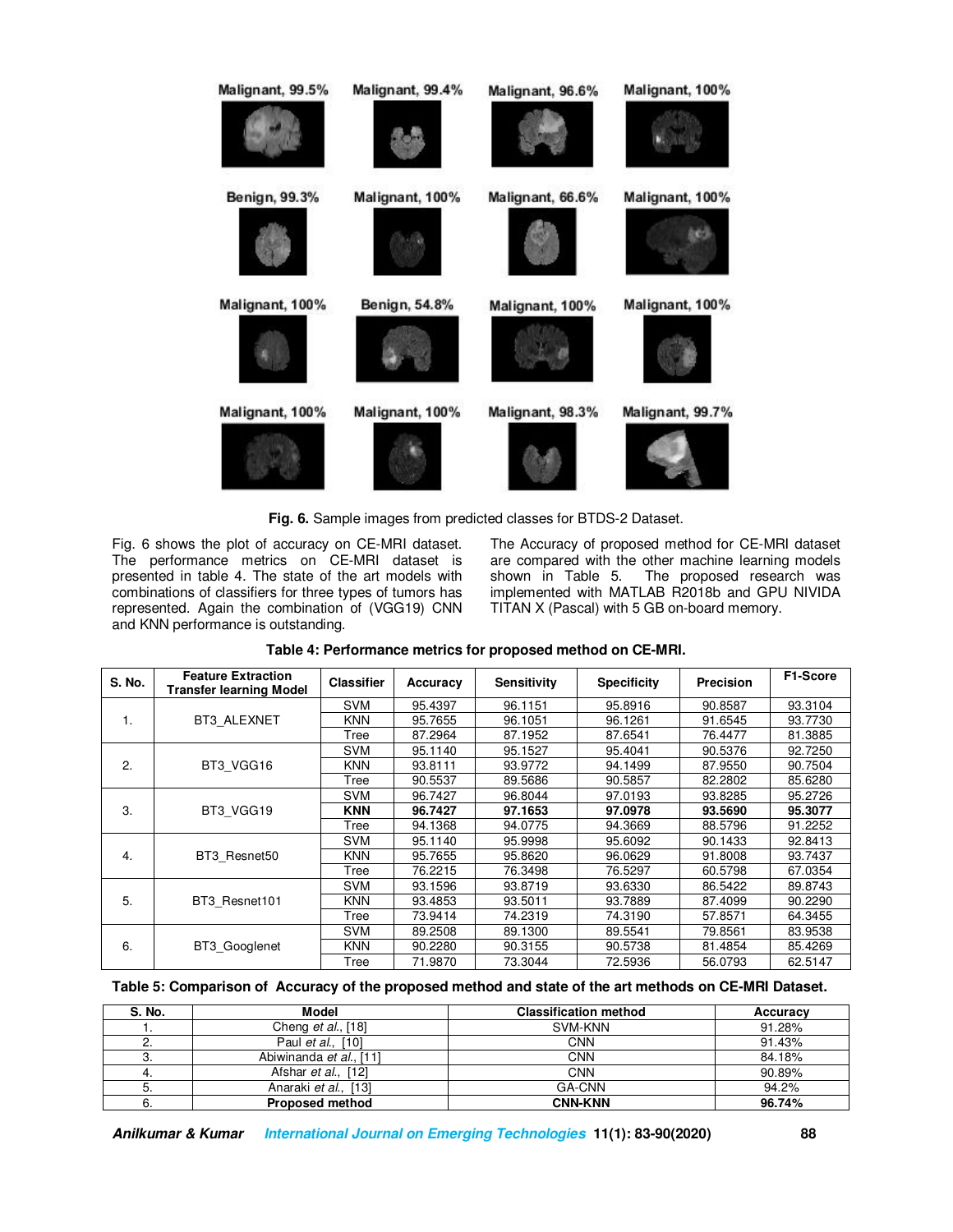

**Fig. 7.** Accuracy plot on CE-MRI Dataset.



**Fig. 8.** Sample images from predicted classed for CE-MRI Dataset.

# **V. CONCLUSSION AND FUTURE SCOPE**

In this work, a CAD system is proposed for the classification of gliomas MR images into two types (Benign and Malignant) in one study, and further classifying into three different types (meningioma, glioma, and pituitary) using a transfer learning and hybrid supervised classifiers. Both datasets are preprocessed with de-noising and data augmentation to fit into the CNN input layer. The proposed model is constructed from 19 layers pre-trained CNN as an offthe-shelf feature extractor starting from the input layer to fully connected layer and finally a supervised classifier to predict the class. The model also explains the conversion of natural scene image classification learning to medical image classification. The future scope of this method can be applicable to other body